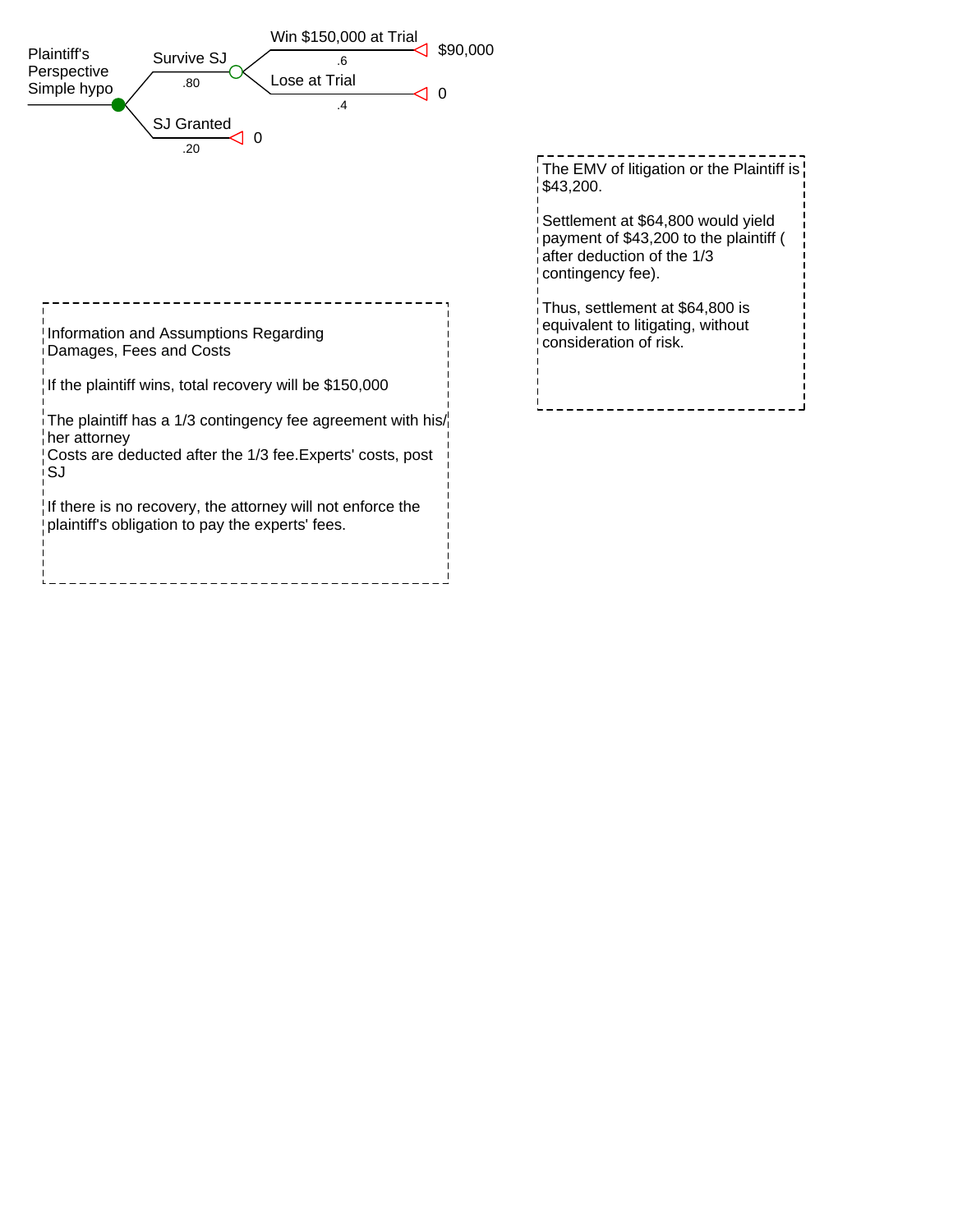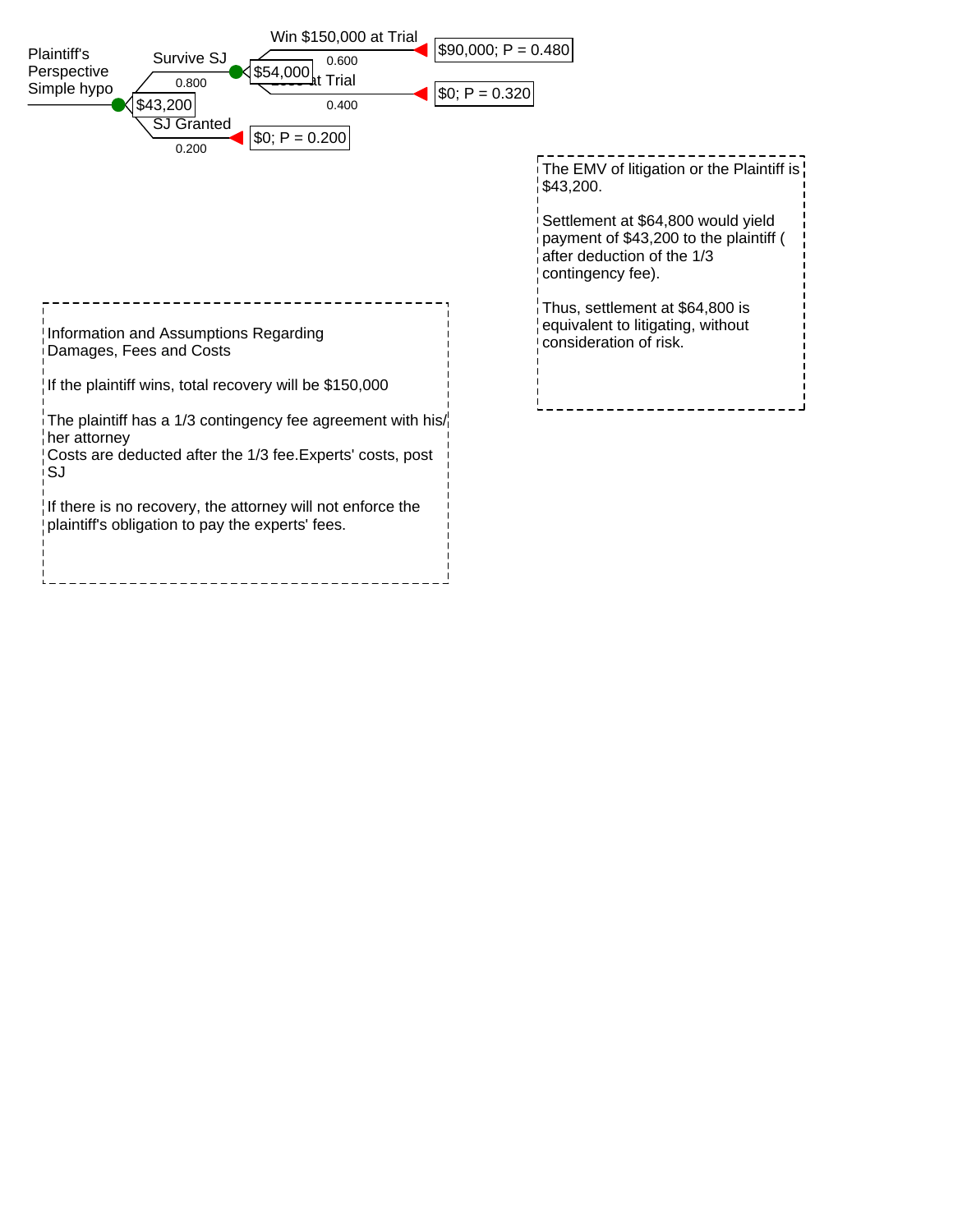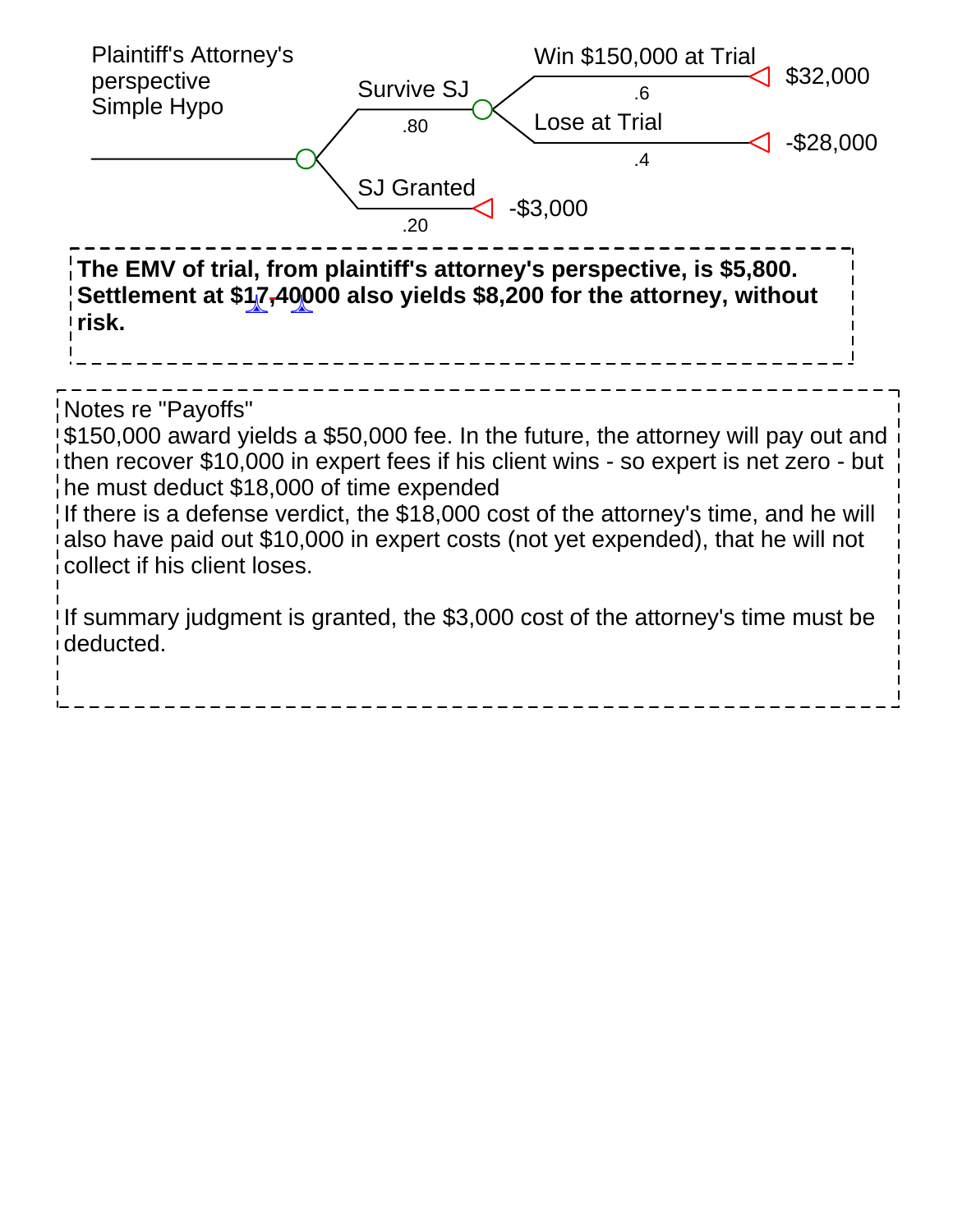

| Simple Hypo Tree - Defense Client                                    |
|----------------------------------------------------------------------|
| ! Assumes \$150,000 verdict if plaintiff prevails; \$5,000 in        |
| attorney's fees to be expended on Summary Judgment;                  |
| $\frac{1}{1}$ an additional \$20,000 in attorneys' fees and \$10,000 |
| in expert fees to be expended after Summary                          |
| Judgment through trial. The \$15,000 in attorneys' fees              |
| expended previously do not (and should not) be                       |
| counted.                                                             |
|                                                                      |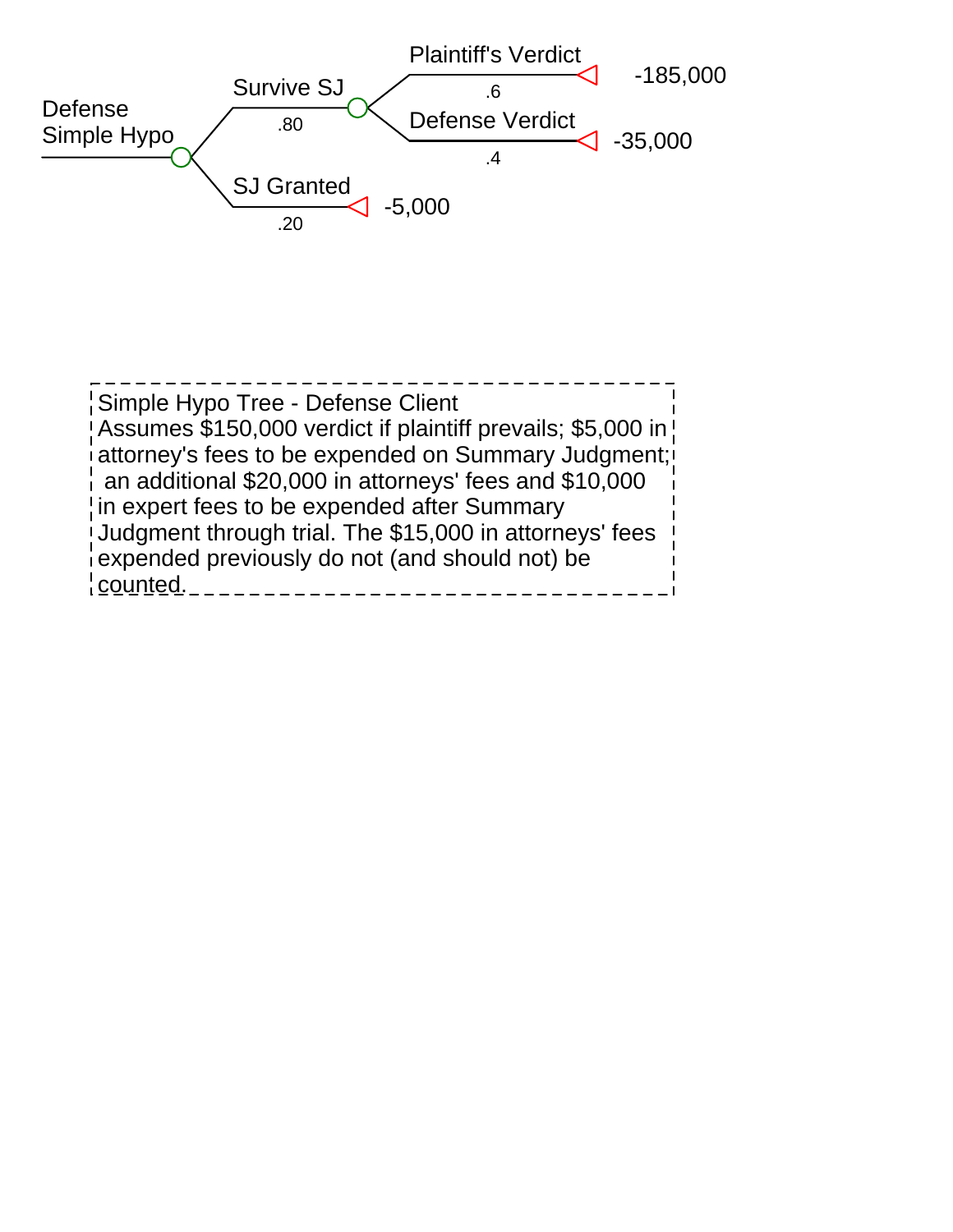

| Simple Hypo Tree - Defense Client                                    |
|----------------------------------------------------------------------|
| ! Assumes \$150,000 verdict if plaintiff prevails; \$5,000 in !      |
| attorney's fees to be expended on Summary Judgment;                  |
| $\frac{1}{1}$ an additional \$20,000 in attorneys' fees and \$10,000 |
| In expert fees to be expended after Summary                          |
| Judgment through trial. The \$15,000 in attorneys' fees              |
| expended previously do not (and should not) be                       |
| counted.                                                             |
|                                                                      |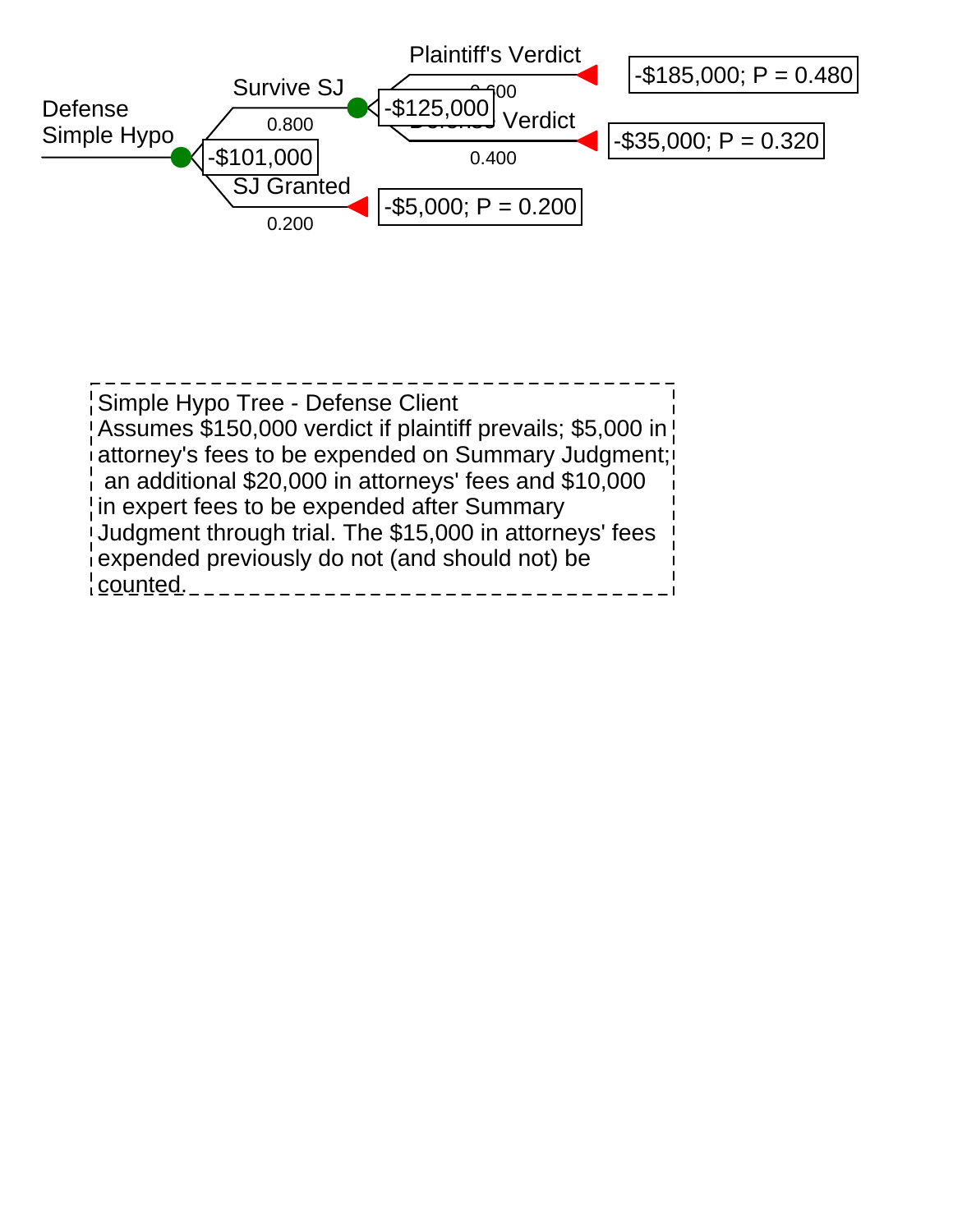